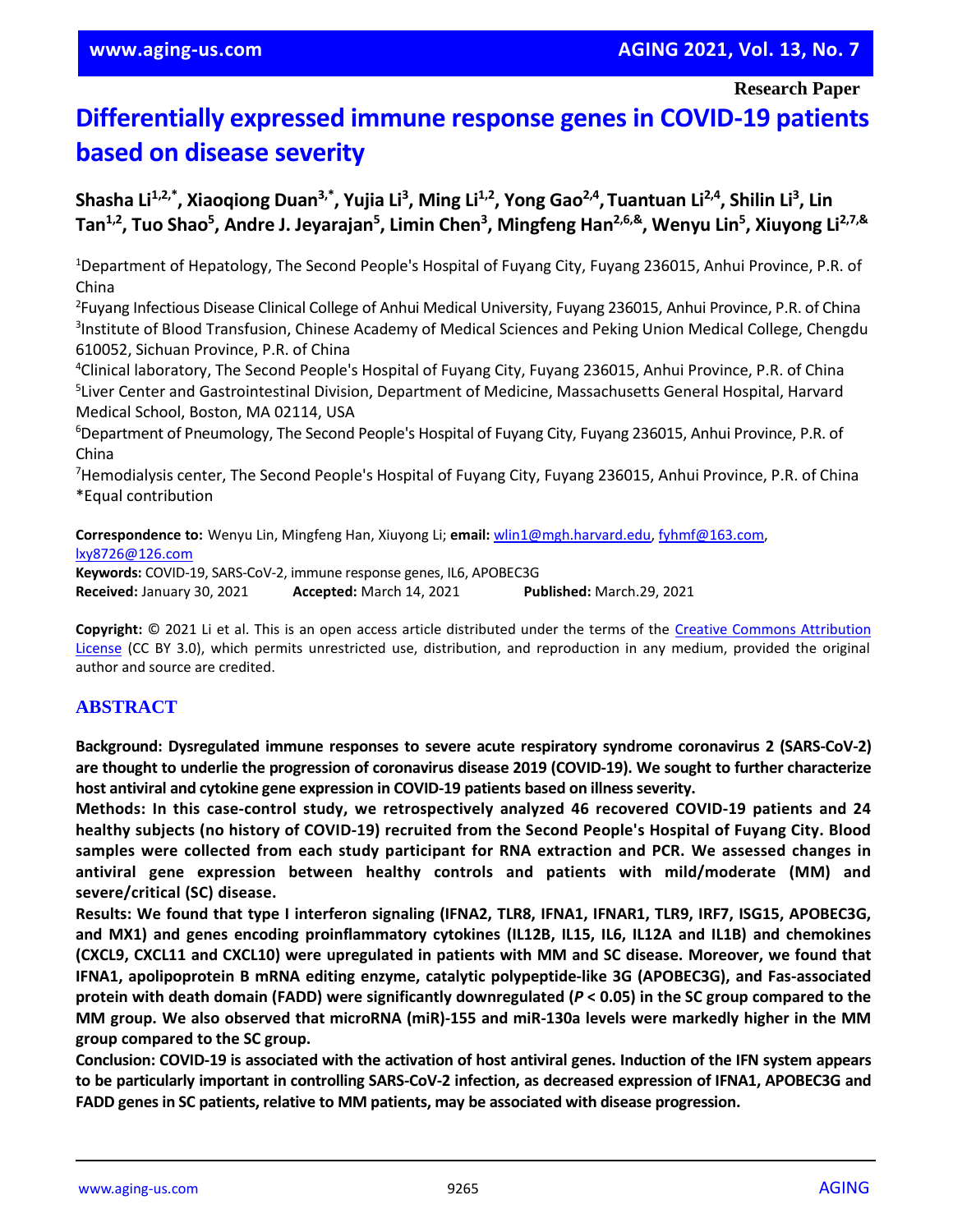## **INTRODUCTION**

Coronavirus disease 2019 (COVID-19) is an infectious disease caused by severe acute respiratory syndrome coronavirus 2 (SARS-CoV-2) [1–6]. Infection with SARS-CoV-2 is often asymptomatic but symptomatic cases most commonly present with fever, myalgia, fatigue, loss of taste or smell and upper respiratory symptoms including dry cough, dyspnea, and sore throat [1, 7]. COVID-19 has an extensive clinical course ranging from mild/moderate (MM) to severe/critical (SC) disease, in which the disease has progressed to pneumonia, acute respiratory distress syndrome, or multi-organ failure. Notably, in the largest cases series to date, approximately 10% of patients required intensive care admission [1, 6, 8]. SARS-CoV-2 has infected more than 88 million people worldwide, resulting in over 1.9 million deaths as of January 8, 2021 [9–12]. Due to its worldwide spread and severity, the World Health Organization has declared COVID-19 a pandemic [13–15]. Given no effective antiviral treatment and slow vaccine rollout, COVID-19 continues to be a serious threat to public health worldwide (see the Coronavirus Resource Centre or the latest worldwide data [\(https://coronavirus.jhu.edu/\)](https://coronavirus.jhu.edu/) [16].

As with other respiratory viruses, SARS-CoV-2 infects cells of the respiratory mucosa through the inhalation of viral particles or contact between contaminated surfaces and mucous membranes, such as those of the nose or eyes [7, 17–19]. Angiotensin converting enzyme 2 (ACE2) is one of the major entry receptors for SARS-CoV-2 [7, 20]. The host immune response to SARS-CoV-2 infection involves activation of both cellular and humoral arms. The innate immune system recognizes pathogens and induces production of proinflammatory cytokines and chemokines that trigger the adaptive immune system. This response involves activation of cytotoxic T lymphocytes (CTLs) which directly kill virus-infected cells and B cell differentiation into plasma cells that produce pathogen-specific antibodies in the serum and at mucosal surfaces [7]. SARS-CoV-2 infection in mucosal epithelial cells and macrophages activates several innate immune response pathways which are mediated by pattern recognition receptors (PRRs) including toll-like receptors (TLRs), NOD-like receptors (NLRs), and cytoplasmic DNA sensors such as RIG-I MAVS. These receptors recognize and bind viral DNA and RNA, activating downstream signaling pathways to induce the production of inflammatory cytokines including interferons (IFNs). IFN α and β mediate type-I interferon signaling that activates dendritic and natural killer cells as well as the adaptive immune response [21–24]. Activation of the IFN system subsequently stimulates antiviral gene expression in

neighboring cells and recruits other immune cells involved in tissue repair and homeostasis.

Dysregulation of the innate immune response contributes to cytokine storm observed in severe COVID-19 patients [7, 19]. It has been reported that inborn errors of TLR3 and IRF7 dependent type-I IFN immunity may be associated with COVID-19 symptoms and outcomes [25, 26]. However, the molecular mechanisms that determine why some individuals suffer from severe illness whilst others are asymptomatic or exhibit mild/moderate symptoms are not well understood. Gene expression profiling technologies including PCR arrays and microarrays enable one to evaluate gene expression patterns on a specific or genome-wide scale [7, 19]. Human Antiviral Response PCR arrays contain receptors and signaling effectors for TLRs, NLRs and RIG-I-like receptors, as well as the genes regulated by these pathways and thus can be utilized to analyze type-I interferon signaling and downstream interferon-stimulated gene (ISG) expression in COVID-19 patients. We recently reported that COVID-19-induced liver dysfunction is associated with increasing age in 159 patients in a Chinese Fuyang City hospital [6]. In the present case-control study, we used PCR array and quantitative real time PCR (qPCR) to analyze the expression of a panel of genes that may be implicated in regulating COVID-19 progression in a subset of recovered patients from this cohort at the Second People's Hospital of Fuyang City in China. We sought to explore the relationship between host immune response gene expression and symptoms experienced by COVID-19 patients.

## **RESULTS**

#### **Patient demographic and baseline characteristics**

We recruited 46 recovered COVID-19 patients from the Second People's Hospital of Fuyang City. Of these patients, 30 had MM disease and 16 had SC disease, as in our previous report [6]. Demographic and clinical characteristics of the 46 recovered COVID-19 and 24 negative control patients are provided in Table 1.

#### **Host antiviral response genes differentially expressed in COVID-19 patients**

To investigate the antiviral genes differentially expressed in COVID-19 patients, particularly between patients with MM and SC disease, we performed a human antiviral response  $RT^2$  Profilier<sup>TM</sup> PCR array (PAHS-122ZA). We monitored 84 human immunityrelated genes in this PCR array and found that most genes were expressed at a higher-level in COVID-19 patients than in healthy negative controls. We identified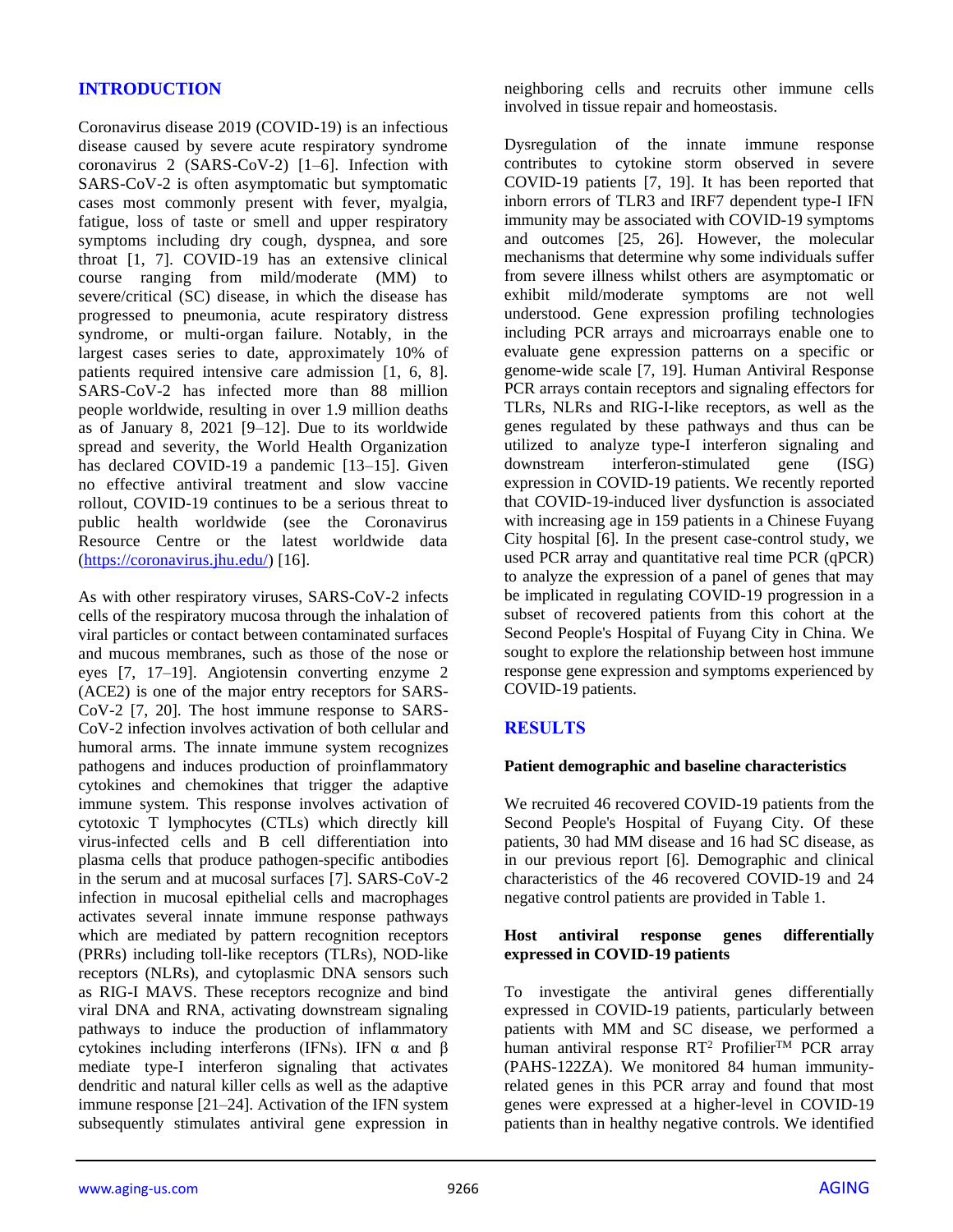| <b>Characteristic</b>                             | <b>SC</b>           | MM                  | <b>Control</b>      | P value | P1 value | P <sub>2</sub> value | P3 value |
|---------------------------------------------------|---------------------|---------------------|---------------------|---------|----------|----------------------|----------|
| Total number (n)                                  | 16                  | 30                  | 24                  |         |          |                      |          |
| Age (years) (median, IQR)                         | $54.0(49.3-65.5)$   | $48.0(37.0-59.3)$   | $36.0(25.8-54.3)$   | 0.002   | 0.110    | 0.001                | 0.189    |
| Male gender $(n, %)$                              | 13(81.3%)           | $16(53.3\%)$        | 10(41.7%)           | 0.045   |          |                      |          |
| Body mass index (kg/m2) (Median, IQR)             | $26.2(24.5-28.5)$   | $24.5(23.1 - 26.2)$ | $23.1(19.2 - 25.9)$ | 0.049   | 0.763    | 0.05                 | 0.261    |
| Temperature ( <sup>o</sup> C) (Median, IQR)       | $36.3(36.1 - 36.7)$ | $36.2(36.1 - 36.5)$ | $36.2(36.1 - 36.4)$ | 0.712   |          |                      |          |
| Heart rate(beats / minute) (Median, IQR)          | $72(65-80)$         | $77(68-86)$         | $69(68-76)$         | 0.335   |          |                      |          |
| Blood Pressure (mmHg) (Median, IQR)               | $140(113-150)$ /    | $127(118-139)$ /    | $122(117-136)$      | 0.522/  | 0.522/   | 0.522/               | 0.522/   |
|                                                   | 93(84-100)          | $90(82-95)$         | $77(65-84)$         | 0.002   | 0.016    | 0.003                | 1.000    |
| Respiratory rate (breaths / minute) (Median, IQR) | $18(17-19)$         | $18(17-19)$         | $17(16-19)$         | 0.712   |          |                      |          |
| <b>WBC</b>                                        | $5.2(4.5-5.8)$      | 5.4(4.5-5.9)        | $6.7(5.4-7.5)$      | 0.008   | 0.041    | 0.011                |          |
| <b>RBC</b>                                        | $4.3(4.0-4.7)$      | $4.4(3.8-4.7)$      | $4.5(4.1 - 4.8)$    | 0.446   |          |                      |          |
| Oxygen saturation (%) (Median, IQR)               | 98(97-98)           | 98(97-99)           | 99(98-99)           | 0.002   | 0.020    | 0.003                | 0.973    |
| <b>Comorbidities</b>                              | SC                  | MM                  | <b>Control</b>      |         |          |                      |          |
| Chronic hepatitis B virus (HBV)                   | 2                   | 3                   | 1                   |         |          |                      |          |
| Hypertension                                      | 6                   | 6                   |                     |         |          |                      |          |
| Diabetes                                          | 2                   | $\mathbf{0}$        |                     |         |          |                      |          |
| Fatty liver                                       |                     |                     | 3                   |         |          |                      |          |
| Other                                             | 4                   | 5                   | 3                   |         |          |                      |          |

| Table 1. Comparison of demographics and clinical characteristics between SC, MM and control patients. |  |  |
|-------------------------------------------------------------------------------------------------------|--|--|
|-------------------------------------------------------------------------------------------------------|--|--|

P1, P2, and P3 represent the statistical significance values calculated using T-tests for comparisons between Control-MM, Control-SC, and MM-SC groups, respectively. Values are expressed as median (range, 25-75%). Data were analyzed using SPSS Statistics v25.0 (Armonk, New York, USA). Continuous data are expressed as medians with interquartile range, and categorical data as frequencies. Groups were compared using analysis of variance and non-parametric tests, and correlations between clinical and laboratory parameters were evaluated using the two-tailed chi-squared test.

20 genes in the MM group and 12 genes in the SC group (10 overlapping genes) that were elevated by at least 2 fold compared to healthy subjects (Table 2). We performed qPCR to further validate the differentially expressed genes in MM, SC and negative control patients. Notably, the gene expression measurements obtained by qPCR were consistent with those derived by PCR array (Figure 1, Table 2). The upregulated genes were primarily involved in activation of the IFN system (IFNA2, TLR8, IFNA1, IFNAR1, TLR9, IRF7, ISG15, APOBEC3G and MX1) and encoded for proinflammatory cytokines (IL12B, IL15 and IL6) and chemokines (CXCL9, CXCL11 and CXCL10). In particular, we found that IRF7 and TLR3 were significantly induced in MM patients compared to the negative controls (Table 2). Interestingly, we did not observe marked decreases in gene expression between the MM and negative control group.

However, the expression levels of two genes (FADD and TLR7) were significantly decreased in SC patients relative to MM patients (Figures 1, 2).

#### **Interferon-stimulated genes were differentially expressed in patients with mild and severe disease**

We found that expression levels of interferon alpha 1 (IFNA1), apolipoprotein B mRNA editing enzyme, catalytic polypeptide-like 3G (APOBEC3G), and Fasassociated protein with death domain (FADD) were significantly lower  $(P < 0.05)$  in the SC group than in the MM group (Figure 2). Notably, IFNA1 are APOBEC3G are interferon-stimulated genes (ISGs); IFNA1 encodes IFNα, which plays a critical role in antiviral activities and APOBEC3G (part of the APOBEC superfamily of proteins) is believed to function in innate antiviral immunity [27]. In addition, we found that two additional IFN pathway genes, IFNA2 and MX1, were slightly downregulated in the SC group compared to the MM group. These results suggest that the IFN system is important in regulating COVID-19 progression. FADD is a key adaptor molecule involved in numerous physiological processes including mediating the extrinsic apoptotic pathway and regulating type I interferon signaling [28]. Of note, it has previously been reported that FADD was significantly reduced in HBV-infected patients [29].

#### **Antiviral genes not significantly upregulated in patients with severe/critical COVID-19**

We identified several antiviral genes that were not significantly activated in COVID-19 patients. Specifically, CASP1, IL1β, MAP3K1, FOS, and SPP1 mRNA expression levels were not markedly different between MM, SC and negative control patients (Figure 3, Table 2). These findings suggest that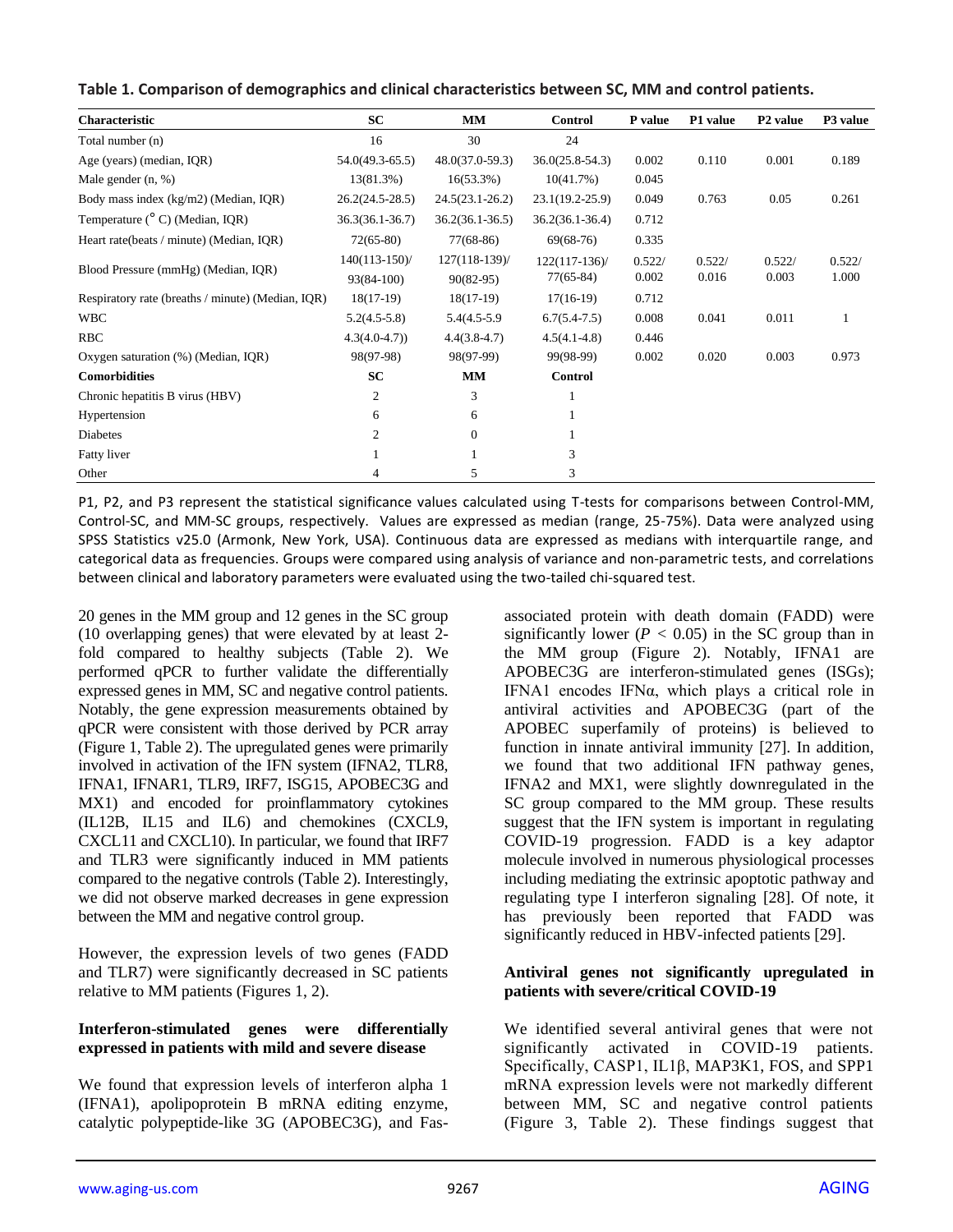|                    | <b>Fold change</b> |               |  |
|--------------------|--------------------|---------------|--|
| Gene name          | <b>MM/Neg</b>      | <b>SC/Neg</b> |  |
| IL12B              | 11.42**            | $11.15*$      |  |
| IFNA <sub>2</sub>  | $6.59*$            | $2.57*$       |  |
| CXCL9              | $6.52*$            | 3.89*         |  |
| TLR8               | $5.42*$            | 4.80          |  |
| IL15               | $5.30*$            | $4.58*$       |  |
| <b>IFNA1</b>       | $5.22**$           | 1.92*         |  |
| <b>IFNAR1</b>      | 4.75               | $3.77*$       |  |
| CXCL11             | $4.55*$            | 2.25          |  |
| <b>CHUK</b>        | $4.53*$            | 2.81          |  |
| IL6                | $3.64*$            | $3.13*$       |  |
| TLR9               | $3.31*$            | 1.44          |  |
| IL12A              | $2.94**$           | 2.79*         |  |
| SPP <sub>1</sub>   | 2.81               | 1.51          |  |
| IRF7               | $2.77**$           | 1.62          |  |
| CASP1              | 2.48               | 1.32          |  |
| ISG15              | 2.36               | 0.89          |  |
| APOBEC3G           | 2.21               | 0.78          |  |
| CXCL10             | 2.18**             | 1.47          |  |
| MX1                | 2.16               | 0.62          |  |
| PYDC1              | $2.06*$            | 1.98          |  |
| <b>CTSL</b>        | 1.92               | 1.86          |  |
| NLRP3              | 1.90               | 1.28          |  |
| TLR3               | 1.87*              | 1.54          |  |
| <b>CD80</b>        | 1.80*              | 1.30          |  |
| AZ12               | 1.80               | 1.58          |  |
| <b>NFKBIA</b>      | 1.78*              | 2.34          |  |
| MAPK8              | 1.75               | 1.89*         |  |
| PSTPIP1            | $1.69**$           | 1.41          |  |
| JUN                | 1.61               | 1.39          |  |
| CXCL <sub>8</sub>  | 1.59               | 1.28          |  |
| TICAM1             | 1.59               | 0.99          |  |
| TRAF3              | 1.54               | 1.75          |  |
| <b>CYLD</b>        | 1.49               | 1.25          |  |
| CASP8              | 1.48               | 1.54          |  |
| STAT1              | 1.44               | 0.87          |  |
| MAP3K1             | 1.43               | 1.48          |  |
| CCL <sub>3</sub>   | 1.38               | 1.59          |  |
| HSP90AA1           | 1.37               | 0.93          |  |
| <b>PYCARD</b>      | 1.33               | 0.74          |  |
| IFNB1              | 1.32               | 1.04          |  |
| MYD88              | 1.28               | 0.81          |  |
| CASP <sub>10</sub> | 1.27               | 1.63          |  |
| DDX3X              | 1.26               | 1.46          |  |
| NFKB1              | 1.23               | 0.94          |  |
| TBK1               | 1.22               | 0.89          |  |
| IL18               | 1.21               | 0.99          |  |
| <b>RELA</b>        | 1.21               | 1.62          |  |
| MAP2K1             | 1.20               | 1.01          |  |
| <b>TNF</b>         | 1.19               | 1.06          |  |

**Table 2. List of selected differentially expressed antiviral genes identified by PCR array.**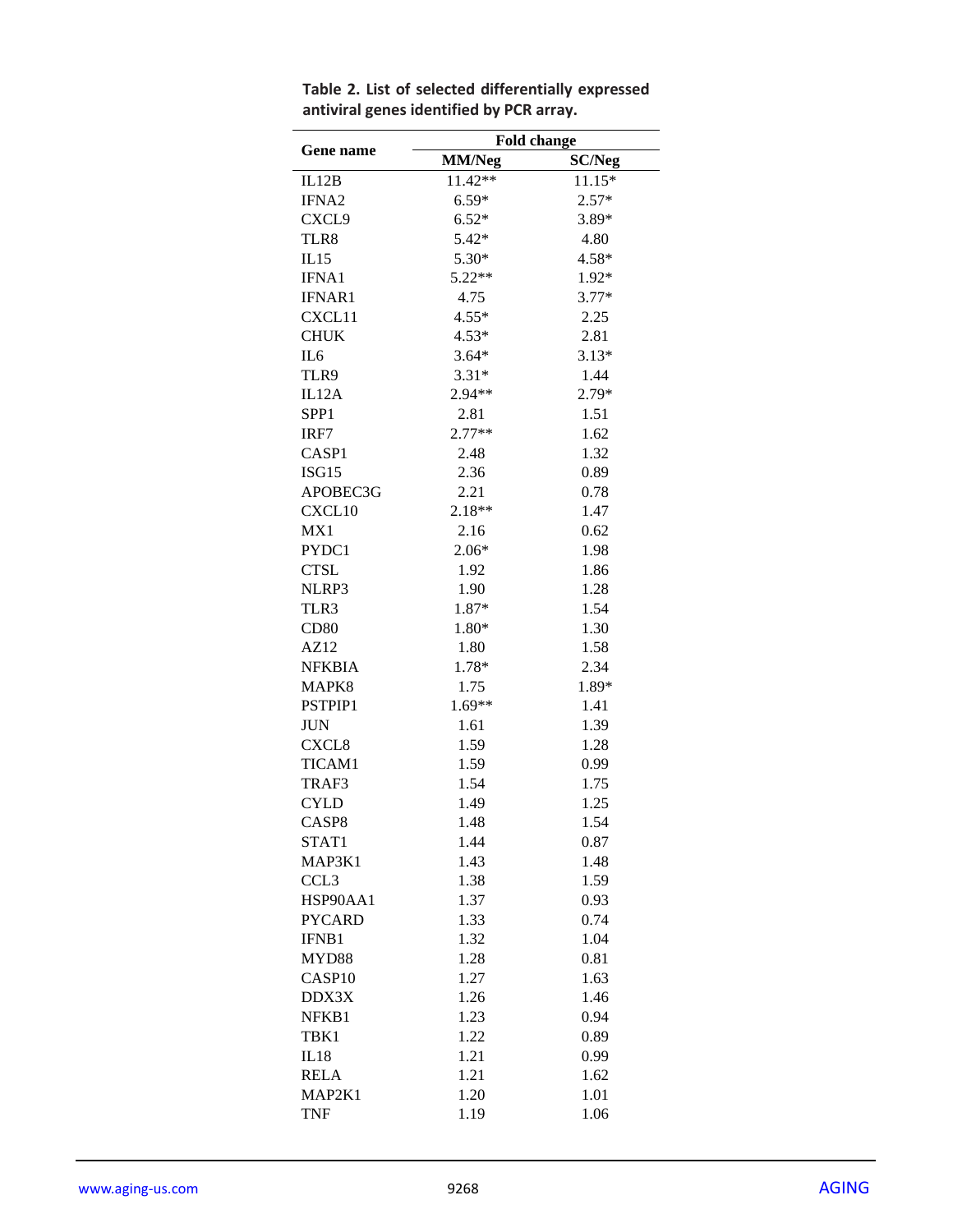| CCL5              | 1.17 | 1.23    |
|-------------------|------|---------|
| <b>FADD</b>       | 1.15 | $0.36*$ |
| IRF5              | 1.14 | 0.82    |
| MAPK3             | 1.12 | 1.13    |
| IRF3              | 1.12 | 1.05    |
| ATG5              | 1.12 | 1.55    |
| MAP2K3            | 1.12 | 1.06    |
| <b>IKBKB</b>      | 1.10 | 1.49    |
| OAS <sub>2</sub>  | 1.08 | 0.77    |
| NOD <sub>2</sub>  | 1.06 | 1.69    |
| <b>CD86</b>       | 1.05 | 0.67    |
| <b>MAVS</b>       | 1.05 | 0.89    |
| SUGT1             | 1.04 | 1.54    |
| DHX58             | 1.03 | 0.59    |
| CD40              | 0.98 | 0.68    |
| TRAF <sub>6</sub> | 0.98 | 1.12    |
| AIM <sub>2</sub>  | 0.97 | 0.73    |
| DDX58             | 0.96 | 1.34    |
| MAP3K7            | 0.94 | 0.98    |
| <b>CTSS</b>       | 0.93 | 0.67    |
| RIPK1             | 0.91 | 0.74    |
| CARD9             | 0.91 | 0.99    |
| <b>TRADD</b>      | 0.87 | 0.53    |
| IRAK1             | 0.84 | 0.76    |
| IFIH1             | 0.84 | 0.52    |
| PIN1              | 0.76 | 0.58    |
| MAPK14            | 0.75 | 0.77    |
| TRIM25            | 0.74 | 1.06    |
| <b>FOS</b>        | 0.72 | 0.70    |
| <b>CTSB</b>       | 0.72 | 0.85    |
| MAPK1             | 0.66 | 0.73    |
| TLR7              | 0.65 | 0.20    |
| <b>TKFC</b>       | 0.64 | 0.63    |
| IL1B              | 0.54 | 0.91    |
| <b>MEFV</b>       | 0.50 | 0.62    |

Samples from three randomly selected study subjects were included in each group (MM, SC or negative) in the PCR array, Fold change was calculated relative to the negative control group. \**P* <0.05; \*\**P* <0.01.

SARS-CoV-2 infection does not broadly activate host antiviral gene expression.

#### **Expression levels of other genes implicated in SARS-CoV-2 infection and COVID-19 progression**

We also evaluated genes that have been reported to regulate SARS-CoV-2 infection or host antiviral immunity. For example, expression of angiotensinconverting enzyme 2 (ACE2), which is the entry receptor for SARS-CoV-2, was substantially higher in both MM and SC groups than in the negative control group (Figure 4A). Furthermore, we found that IFNγ and PD-1 expression levels were significantly increased in all SARS-CoV-2-infected patients compared to negative controls (Figure 4B, 4C). Indoleamine 2,3-dioxygenase (IDO1) levels were higher in the MM group than in the control and severe groups (Figure 4D). The microRNAs, miR-155 and miR-130a have been reported to regulate viral infection by regulating the host immune response [30–32]. In this study, we found that both miR-155 and miR-130a were significantly upregulated in the MM disease group compared to the SC group (Figure 4E, 4F).

#### **DISCUSSION**

ISGs are thought to be the primary effectors against many viral infections including human coronaviruses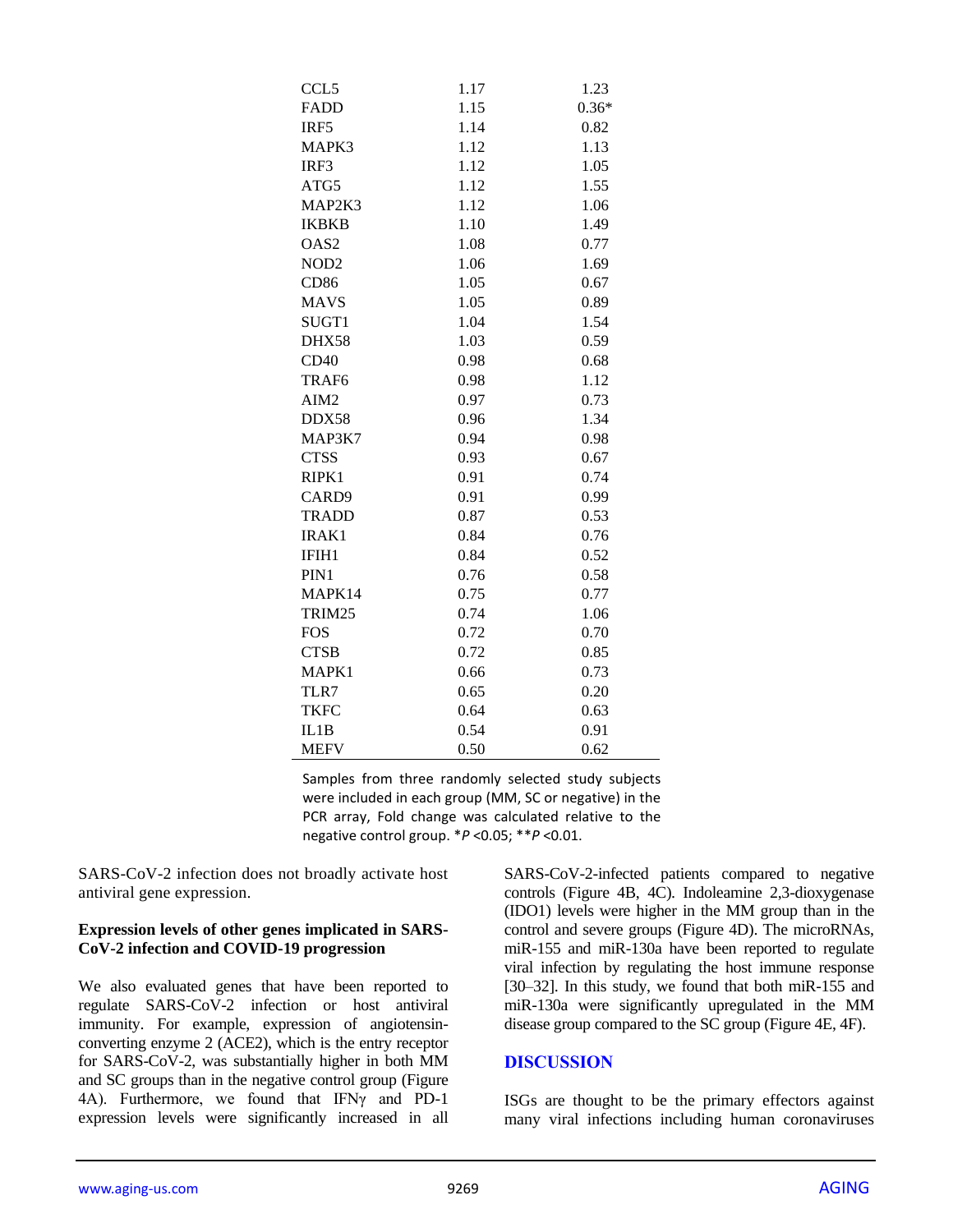

**Figure 1. Genes differentially expressed in COVID-19 patients based on disease severity.** (**A**) IL12B (P=0.0054 for MM vs Neg; P=0.0445 for SC vs Neg), (**B**) CXCL9 (P=0.0010 for MM vs Neg; P=0.0428 for SC vs Neg), (**C**) IL15 (P=0.0500 for MM vs Neg; P=0.0262 for SC vs Neg), (**D**) IL6 (P=0.0009 for MM vs Neg; P=0.0011 for SC vs Neg), (**E**) ISG15, (**F**) TLR8 (P=0.0278 for MM vs Neg; P=0.0440 for SC vs Neg), (**G**) CHUK (P=0.0121 for MM vs Neg), (**H**) IFNA2 (P=0.0006 for MM vs Neg), (**I**) MX1 (P=0.0134 for MM vs Neg), (**J**) TLR7 (P=0.0303 for SC vs Neg). \*P<0.05, \*\*P<0.01, \*\*\*P<0.001.



**Figure 2. Antiviral genes downregulated in SC patients compared to MM patients.** (**A**) IFNA1 (P<0.0001 for MM vs Neg; P=0.0007 for SC vs MM), (**B**) APOBEC3G (P=0.0100 for MM vs Neg; P=0.0408 for SC vs MM) and (**C**) FADD (P=0.0054 for MM vs Neg; P=0.0031 for SC vs MM). \*P<0.05, \*\*P<0.01, \*\*\*P<0.001.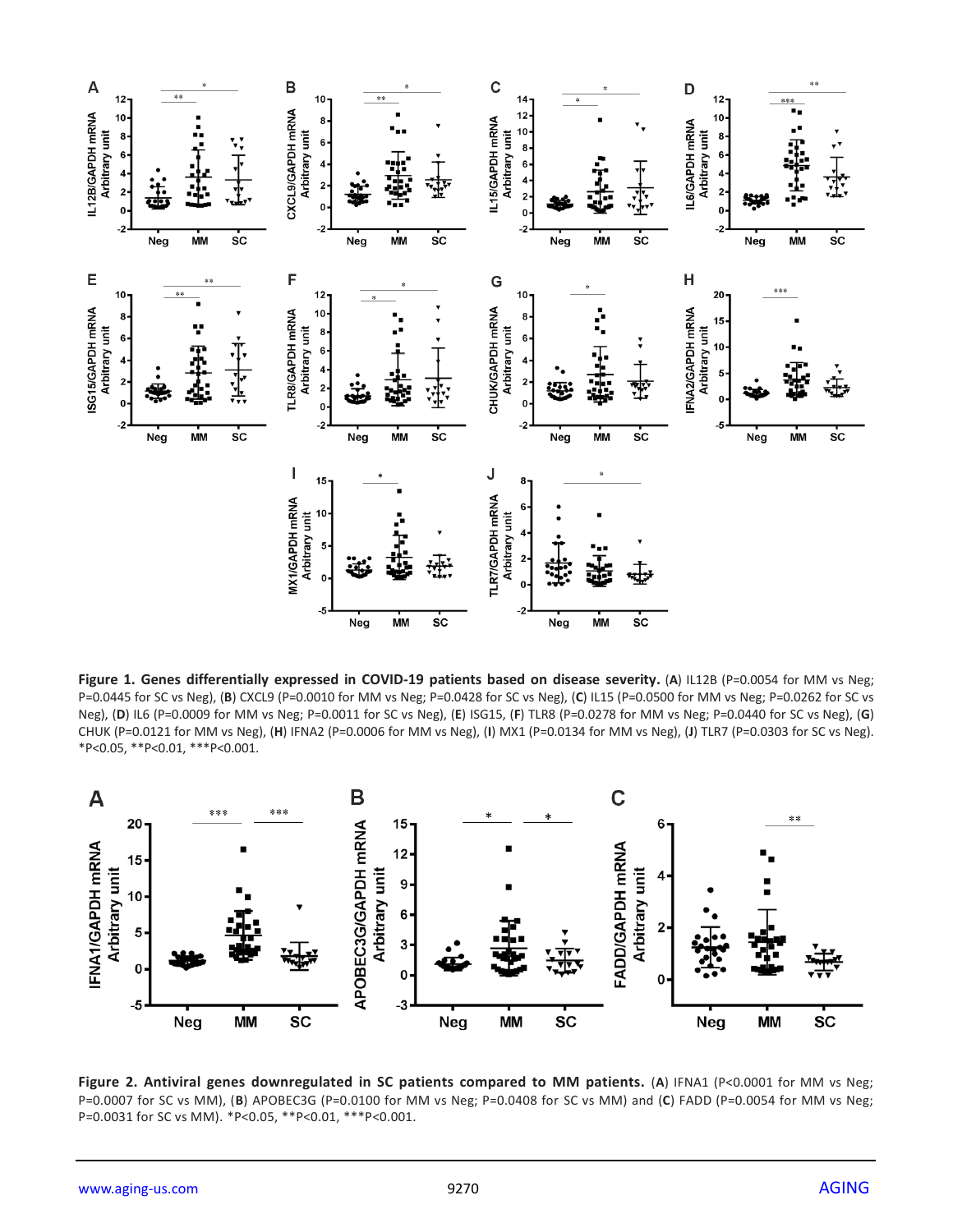

**Figure 3. Antiviral genes not significantly changed in COVID-19 patients and healthy controls.** (**A**) CASP1, (**B**) IL1β, (**C**) MAP3K1, (**D**) FOS, (**E**) SPP1.



**Figure 4. Expression levels of other COVID-19-related genes in patients with varying degrees of disease severity.** (**A**) ACE2 (P=0.0057 for MM vs Neg; P=0.0313 for SC vs Neg), (**B**) IFNγ (P=0.0095 for MM vs Neg; P=0.0091 for SC vs Neg), (**C**) PD1 (P=0.0248 for MM vs Neg; P=0.0353 for SC vs Neg), (**D**) IDO1 (P<0.0001 for MM vs Neg; P=0.0052 for SC vs MM), (**E**) miR-155 (P<0.0001 for MM vs Neg; P<0.0001 for SC vs MM), (**F**) miR-130a (P<0.0001 for MM vs Neg; P<0.0001 for SC vs MM). \*P<0.05, \*\*P<0.01, \*\*\*P<0.001.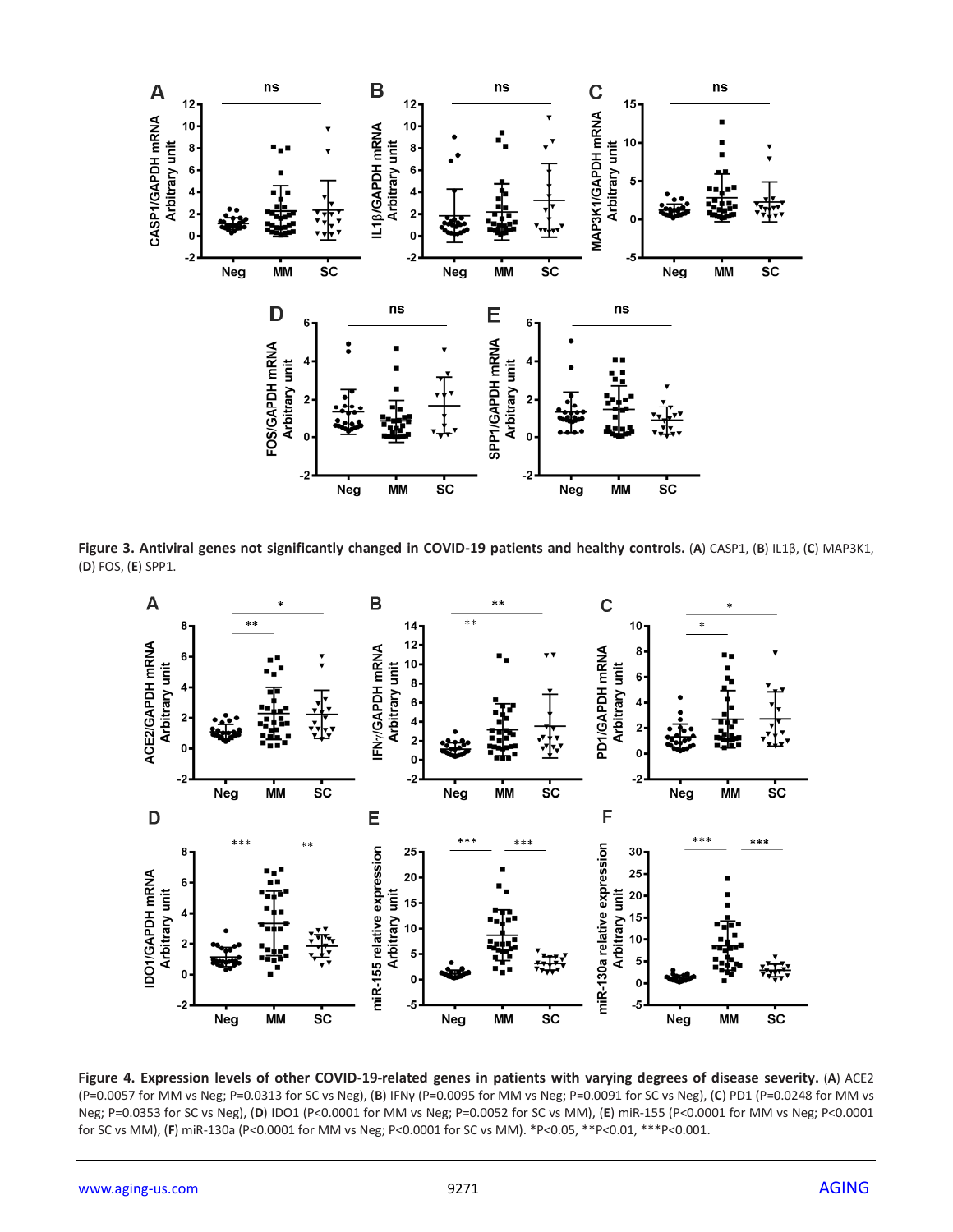(HCoVs), hepatitis C virus (HCV) and HBV infections [7, 19, 23, 24, 26, 33, 34]. The host IFN signaling pathway and baseline ISG levels have been reported to be associated with treatment outcomes in HCV-infected patients [35]. TLR3 and IRF7 are vital mediators of type I IFN-induced immunity against SARS-CoV-2 infection [26]. Our findings illustrating increased IRF7 and IRF3 mRNA levels in COVID-19 patients with mild/moderate disease further confirm their role in the host antiviral response. APOBEC3 proteins bind to the coronavirus nucleoprotein that restricts HCoVs RNA replication and notably, APOBEC3-family gene expression is upregulated in HCoVs-infected cells [33]. Likewise, we observed significantly increased APOBEC3G mRNA levels in MM patients compared to SC patients. Our findings suggest that decreased APOBEC3G expression may serve as a biomarker for severe illness in SARS-CoV-2-infected patients.

Host cytokine perturbations have been observed in COVID-19 patients, particularly in SARS-CoV-2-induced cytokine storm syndrome (CSS), which is associated with disease severity [6, 7, 26]. The overactive immune response and nonspecific, disseminated cytokine release, including interleukin-6 (IL-6), in severe cases of COVID-19 may lead to organ failure [36]. Moreover, the combination of several cytokine levels has been used to predict COVID-19 severity and recovery [37]. IL-6 (proinflammatory) and IL-10 (anti-inflammatory) are two cytokines commonly dysregulated in COVID-19 patients and the ratio of IL6-to-IL10 may be used to predict outcomes of COVID-19 patients [37–39]. This new scoring system has been reported to help clinicians predict COVID-19 patients at risk for severe disease and those that require intervention [38]. We found that IL6 mRNA levels were significantly elevated in both MM and SC patients compared to negative controls. Our findings suggest that SARS-CoV-2 induces proinflammatory gene expression.

It has previously been reported that SARS-CoV-2 infection activates the host IFN system and upregulates expression of ACE2 (a critical entry receptor for SARS-CoV-2) [40]. We similarly found that expression of ACE2 was significantly induced in both MM and SC patient groups compared to negative controls. These findings suggest that SARS-CoV-2 infection induces ACE2 expression or that patients with elevated baseline ACE2 expression are more susceptible to severe COVID-19 illness. MicroRNAs have been reported to play an important role in host antiviral immunity. Notably, miR-155 is a multifunctional microRNA that has an indispensable capacity in immune responses [41]. We previously reported that miR-130a regulates HCV and HBV infection through the IFN pathway [32, 42]. In the present study, we also found that miR-155

and miR-130a were significantly upregulated in COVID-19 patients when compared to negative controls. It is possible that SARS-CoV-2-mediated regulation of ISGs may occur partially through miRNAs such as miR-155 and miR-130a. We previously reported that COVID-19-induced liver function abnormalities were relatively mild/moderate in this cohort [6]. This study also highlighted the importance of careful liver function management in these patients, particularly among older patients and those with underlying liver disease [6].

In summary, our study adds to the growing body of evidence that SARS-CoV-2 infection, recovery and disease severity are associated with deviations in host interferon responses. Specifically, we found that the expression of genes encoding proinflammatory cytokines (IL12B, IL15, IL6, IL12A and IL1B) and chemokines (CXCL9, CXCL11 and CXCL10) was broadly increased in COVID-19 patients and speculate that other viral infections may also induce expression of these genes. Activation of ISGs appear to be beneficial in controlling SARS-CoV-2, but over-activation of proinflammatory cytokines and downregulation of certain ISGs (IFNA1, APOBEC3G, and FADD) and microRNAs (miR-155 and miR-130a) may be associated with progression to severe/critical COVID-19. The present study has several limitations including a relatively small sample size and lack of blood samples from patients with current SARS-CoV-2 infection in Fuyang City, China. Furthermore, the age of the control group is significantly lower than that of the studied group. A more detailed understanding of the interactions between host ISGs, cytokines and SARS-CoV-2, as well as viral pathogenesis and antiviral responses in COVID-19 are therefore required in order to better predict disease severity and to optimize patient management.

## **MATERIALS AND METHODS**

## **Ethics approval and consent to participate**

This study was registered at the Chinese Clinical Trial Registry (registration number: ChiCTR2000031620). The study protocol was approved by the Ethics Review Committee of the Second People's Hospital of Fuyang City (reference number: 2020006). This research was conducted in accordance with the ethical standards of the institutional and national research committees, and with the 1964 declaration of Helsinki.

#### **Patients and study design**

The Second People's Hospital of Fuyang City had originally admitted 159 patients with confirmed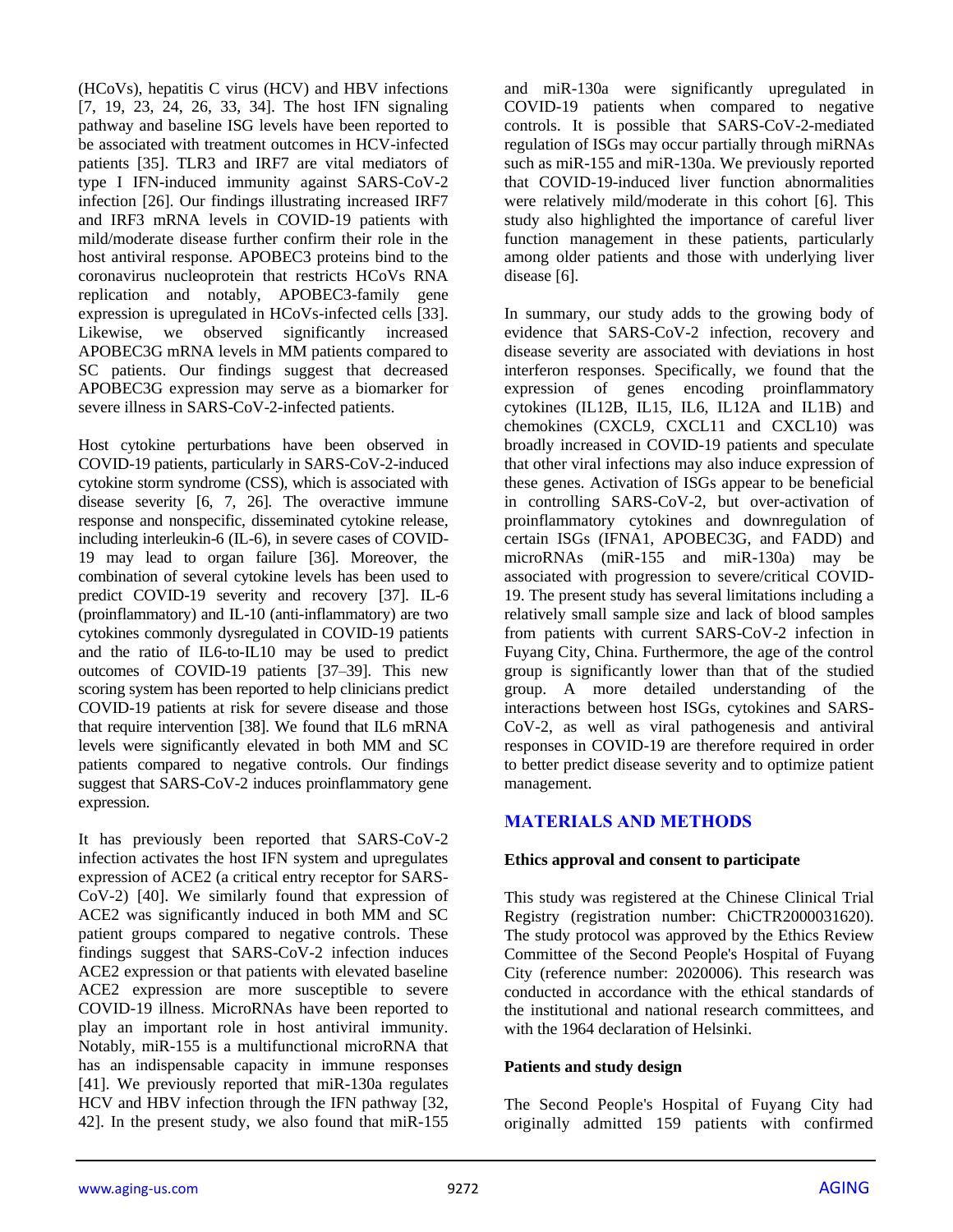**Table 3. List of primer sequences used for qPCR.**

| <b>Gene</b> name  | <b>Forward primer</b>        | <b>Reverse primer</b>          |
|-------------------|------------------------------|--------------------------------|
| CXCL <sub>9</sub> | <b>CCAGTAGTGAGAAAGGGTCGC</b> | AGGGCTTGGGGCAAATTGTT           |
| IL12B             | <b>ACCCTGACCATCCAAGTCAAA</b> | TTGGCCTCGCATCTTAGAAAG          |
| IFNA1             | GCCTCGCCCTTTGCTTTACT         | CTGTGGGTCTCAGGGAGATCA          |
| IFNA <sub>2</sub> | GCTTGGGATGAGACCCTCCTA        | <b>CCCACCCCCTGTATCACAC</b>     |
| IL15              | TTTCAGTGCAGGGCTTCCTAA        | GGGTGAACATCACTTTCCGTAT         |
| <b>IFNAR1</b>     | AACAGGAGCGATGAGTCTGTC        | <b>TGCGAAATGGTGTAAATGAGTCA</b> |
| <b>CHUK</b>       | GGCTTCGGGAACGTCTGTC          | TTTGGTACTTAGCTCTAGGCGA         |
| II.6              | CAGCCCTGAGAAAGGAGACAT        | GGTTCAGGTTGTTTTCTGCCA          |
| MX1               | GTTTCCGAAGTGGACATCGCA        | GAAGGGCAACTCCTGACAGT           |
| TLR7              | TCCTTGGGGCTAGATGGTTTC        | <b>TCCACGATCACATGGTTCTTTG</b>  |
| <b>FADD</b>       | CCGCGCCTGGGGAAGAAG           | <b>CCAGCCTTCTCCAATCTTTCC</b>   |
| <b>FOS</b>        | CCGGGGATAGCCTCTCTTACT        | CCAGGTCCGTGCAGAAGTC            |
| <b>GAPDH</b>      | <b>ACCTTCCCCATGGTGTCTGA</b>  | <b>GCTCCTCCTGTTCGACAGTCA</b>   |
| SPP <sub>1</sub>  | TGGGAATAGCTTTGGGAAGTGG       | <b>CCGATGTCCAAAGGTGCAAT</b>    |
| TLR8              | ATGTTCCTTCAGTCGTCAATGC       | TTGCTGCACTCTGCAATAACT          |
| APOBEC3G          | <b>GCATCGTGACCAGGAGTATGA</b> | <b>GTCAGGGTAACCTTCGGGT</b>     |
| CASP <sub>1</sub> | CAGCCCTGGTGTGGTGTG           | AAAATCCTTCTCTATGTGGGCTTTC      |
| MAP3K1            | TGATGTATGGAGTGTTGGCTG        | AATGTGAAGGGATCGATGGAG          |
| ACE <sub>2</sub>  | AACTGCTGCTCAGTCCACC          | AAAAGGCAGACCATTTGTCCC          |
| IDO1              | <b>GCCAGCTTCGAGAAAGAGTTG</b> | ATCCCAGAACTAGACGTGCAA          |

SARS-CoV-2 infection during the outbreak of the disease in Anhui Provence from January to March 2020 [6]. There were no SARS-CoV-2-related deaths in this hospital. COVID-19 diagnosis, laboratory testing, and treatment in this cohort have been previously described [6]. Patients with confirmed COVID-19 were classified as having had mild/moderate (MM) or severe/critical (SC) disease based on symptomatology [6]. We recruited 46 recovered COVID-19 patients (posthospital discharge) from this cohort and 24 healthy subjects, age and gender matched, with no history of SARS-CoV-2 infection (negative control) from the Physical Examination Center in the Second People's Hospital of Fuyang City (Table 1). Blood samples were collected from each study subject for RNA extraction and PCR. We sought to assess changes in antiviral gene expression between patients with MM and SC disease and healthy controls.

## **RNA isolation**

Total RNA from patient whole blood was extracted using TRIzol reagent (Invitrogen, CA, USA) as previously described [42].

## **RT<sup>2</sup> Profiler™ PCR array**

The RT<sup>2</sup> Profiler™ PCR array (PAHS-122ZA) for human antiviral responses was purchased from Qiagen (Qiagen, MD, USA). The first strand cDNA was synthesized using ReverTra Ace® qPCR RT Master Mix with gDNA remover (Toyobo, Osaka, Japan). The cDNA was diluted with nuclease-free water and mixed with NovoStar SYBR qPCR SuperMix Plus with low ROX Premixed (Novoprotein, Shanghai, China) as previously described [32, 42]. Three samples from each group (SC, MM or negative control) were randomly selected and loaded into the 96-well RT<sup>2</sup> Profiler™ PCR Array plate.

## **Quantitative real time PCR and gene quantification**

Selected gene mRNA expression levels for all samples were quantified by qPCR using the ABI QuantStudio 3 system (Applied Biosystems Inc, MA, USA). Relative mRNA expression levels for each gene were calculated using the ∆∆Ct method and normalized to GAPDH to obtain an arbitrary unit as previously described [32, 42]. The qRT-PCR primer sequences are listed in Table 3.

#### **Statistical analyses**

Data analyses were performed using one-way ANOVA. Comparisons between negative control, MM and SC groups were analyzed by two-tailed T-tests as previously reported [6, 32, 42]. Data are expressed as the mean  $\pm$  standard deviation of at least three biologic replicates, unless stated otherwise. Continuous data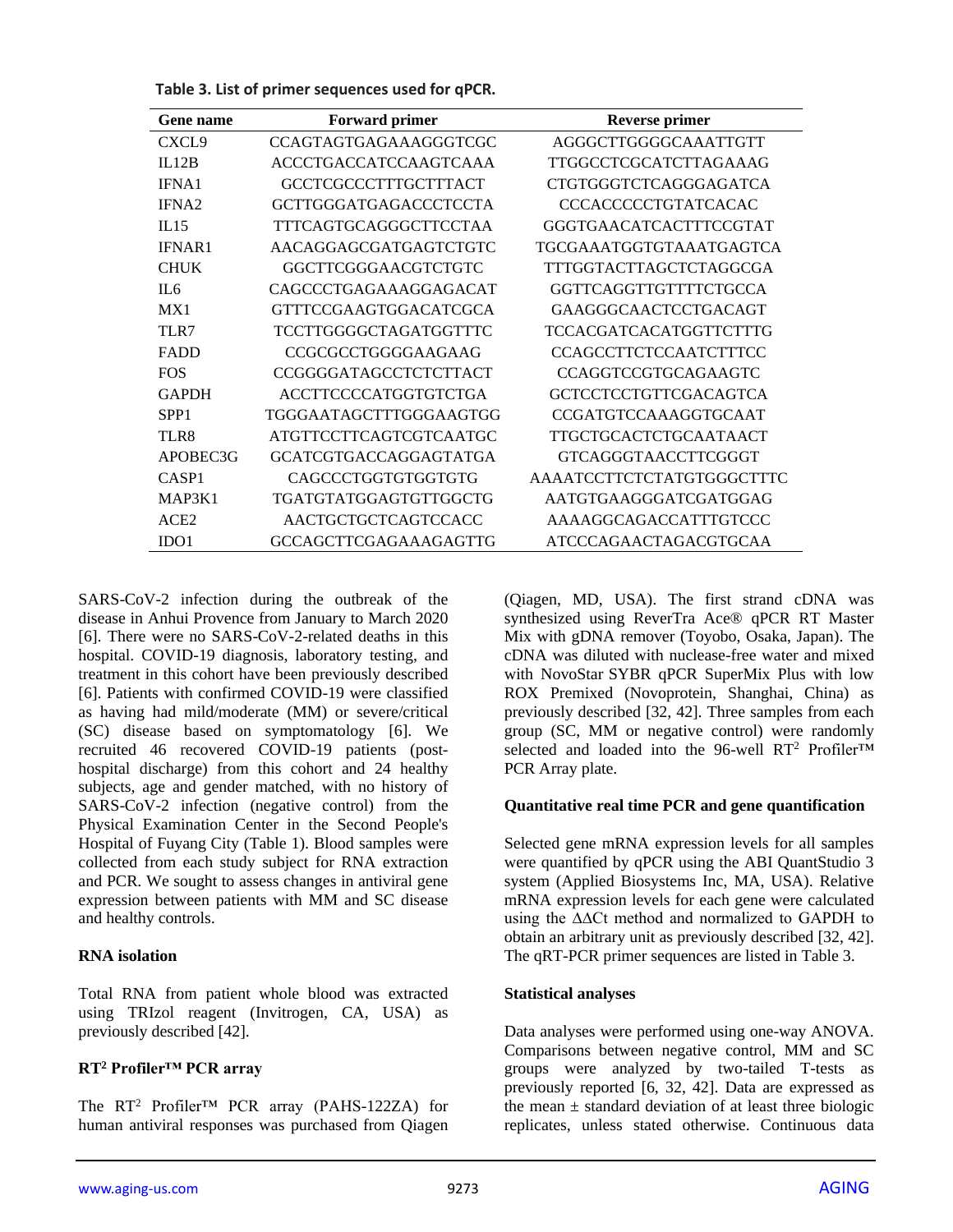were expressed as medians with interquartile range, and categorical data as frequencies. Groups were compared using the Non-parametric test, and the correlations between clinical and laboratory parameters were evaluated using the two-tailed chi-squared test. In all analyses, \* represents  $P < 0.05$ , \*\* represents  $P < 0.01$ and \*\*\* represents  $P < 0.001$  for indicated comparisons.

#### **AUTHOR CONTRIBUTIONS**

Shasha Li, Xiaoqiong Duan, Yujia Li, Shilin Li, Tuo Shao, Limin Chen, Mingfeng Han, Andre J. Jeyarajan, Wenyu Lin and Xiuyong Li designed the research study, analyzed and interpreted the data, and wrote the manuscript. Shasha Li, Yong Gao, Tuantuan Li, Lin Tan, Ming Li, Mingfeng Han and Xiuyong Li were involved in diagnosis and treatment of patients, recruiting patients and collection of clinical data. All authors were involved in critical appraisal of the manuscript and approved the final version of the manuscript.

## **CONFLICTS OF INTEREST**

The authors declare that they have no conflicts of interest.

#### **FUNDING**

This study was funded in part by grant of Natural Science Foundation of China (NSFC 81871661 to Wenyu Lin), National Institutes of Health (NIH) /NIAID 1R01AI155140 (RTC and Wenyu Lin), the COVID-19 Urgent Research Grant of Fuyang City Department of Science and Technology (FK20202801 to Xiuyong Li).

#### **Editorial Note**

&This corresponding author has a verified history of publications using the personal email address for correspondence.

#### **REFERENCES**

- 1. Chen N, Zhou M, Dong X, Qu J, Gong F, Han Y, Qiu Y, Wang J, Liu Y, Wei Y, Xia J, Yu T, Zhang X, Zhang L. Epidemiological and clinical characteristics of 99 cases of 2019 novel coronavirus pneumonia in Wuhan, China: a descriptive study. Lancet. 2020; 395:507–13. [https://doi.org/10.1016/S0140-6736\(20\)30211-7](https://doi.org/10.1016/S0140-6736(20)30211-7) PMID[:32007143](https://pubmed.ncbi.nlm.nih.gov/32007143)
- 2. Menachery VD, Schäfer A, Burnum-Johnson KE, Mitchell HD, Eisfeld AJ, Walters KB, Nicora CD, Purvine SO, Casey CP, Monroe ME, Weitz KK, Stratton KG,

Webb-Robertson BM, et al. MERS-CoV and H5N1 influenza virus antagonize antigen presentation by altering the epigenetic landscape. Proc Natl Acad Sci USA. 2018; 115:E1012–21. <https://doi.org/10.1073/pnas.1706928115> PMID: 29339515

- 3. Song Z, Xu Y, Bao L, Zhang L, Yu P, Qu Y, Zhu H, Zhao W, Han Y, Qin C. From SARS to MERS, thrusting coronaviruses into the spotlight. Viruses. 2019; 11:59. <https://doi.org/10.3390/v11010059> PMI[D:30646565](https://pubmed.ncbi.nlm.nih.gov/30646565)
- 4. The Lancet. Emerging understandings of 2019-nCoV. Lancet. 2020; 395:311. [https://doi.org/10.1016/S0140-6736\(20\)30186-0](https://doi.org/10.1016/S0140-6736(20)30186-0) PMI[D:31986259](https://pubmed.ncbi.nlm.nih.gov/31986259)
- 5. Yin Y, Wunderink RG. MERS, SARS and other coronaviruses as causes of pneumonia. Respirology. 2018; 23:130–37. <https://doi.org/10.1111/resp.13196> PMID[:29052924](https://pubmed.ncbi.nlm.nih.gov/29052924)
- 6. Li S, Li J, Zhang Z, Tan L, Shao T, Li M, Li X, Holmes JA, Lin W, Han M. COVID-19 induced liver function abnormality associates with age. Aging (Albany NY). 2020; 12:13895–904. <https://doi.org/10.18632/aging.103720> PMI[D:32721928](https://pubmed.ncbi.nlm.nih.gov/32721928)
- 7. Subbarao K, Mahanty S. Respiratory virus infections: understanding COVID-19. Immunity. 2020; 52:905–09. <https://doi.org/10.1016/j.immuni.2020.05.004> PMI[D:32497522](https://pubmed.ncbi.nlm.nih.gov/32497522)
- 8. Wang D, Hu B, Hu C, Zhu F, Liu X, Zhang J, Wang B, Xiang H, Cheng Z, Xiong Y, Zhao Y, Li Y, Wang X, Peng Z. Clinical characteristics of 138 hospitalized patients with 2019 novel coronavirus-infected pneumonia in Wuhan, China. JAMA. 2020; 323:1061–69. <https://doi.org/10.1001/jama.2020.1585> PMI[D:32031570](https://pubmed.ncbi.nlm.nih.gov/32031570)
- 9. Ki M, and Task Force for 2019-nCoV. Epidemiologic characteristics of early cases with 2019 novel coronavirus (2019-nCoV) disease in Korea. Epidemiol Health. 2020; 42:e2020007. <https://doi.org/10.4178/epih.e2020007> PMI[D:32035431](https://pubmed.ncbi.nlm.nih.gov/32035431)
- 10. Giovanetti M, Benvenuto D, Angeletti S, Ciccozzi M. The first two cases of 2019-nCoV in Italy: where they come from? J Med Virol. 2020; 92:518–21. <https://doi.org/10.1002/jmv.25699> PMID[:32022275](https://pubmed.ncbi.nlm.nih.gov/32022275)
- 11. Chan JF, Yuan S, Kok KH, To KK, Chu H, Yang J, Xing F, Liu J, Yip CC, Poon RW, Tsoi HW, Lo SK, Chan KH, et al. A familial cluster of pneumonia associated with the 2019 novel coronavirus indicating person-to-person transmission: a study of a family cluster. Lancet. 2020; 395:514–23.

[https://doi.org/10.1016/S0140-6736\(20\)30154-9](https://doi.org/10.1016/S0140-6736(20)30154-9)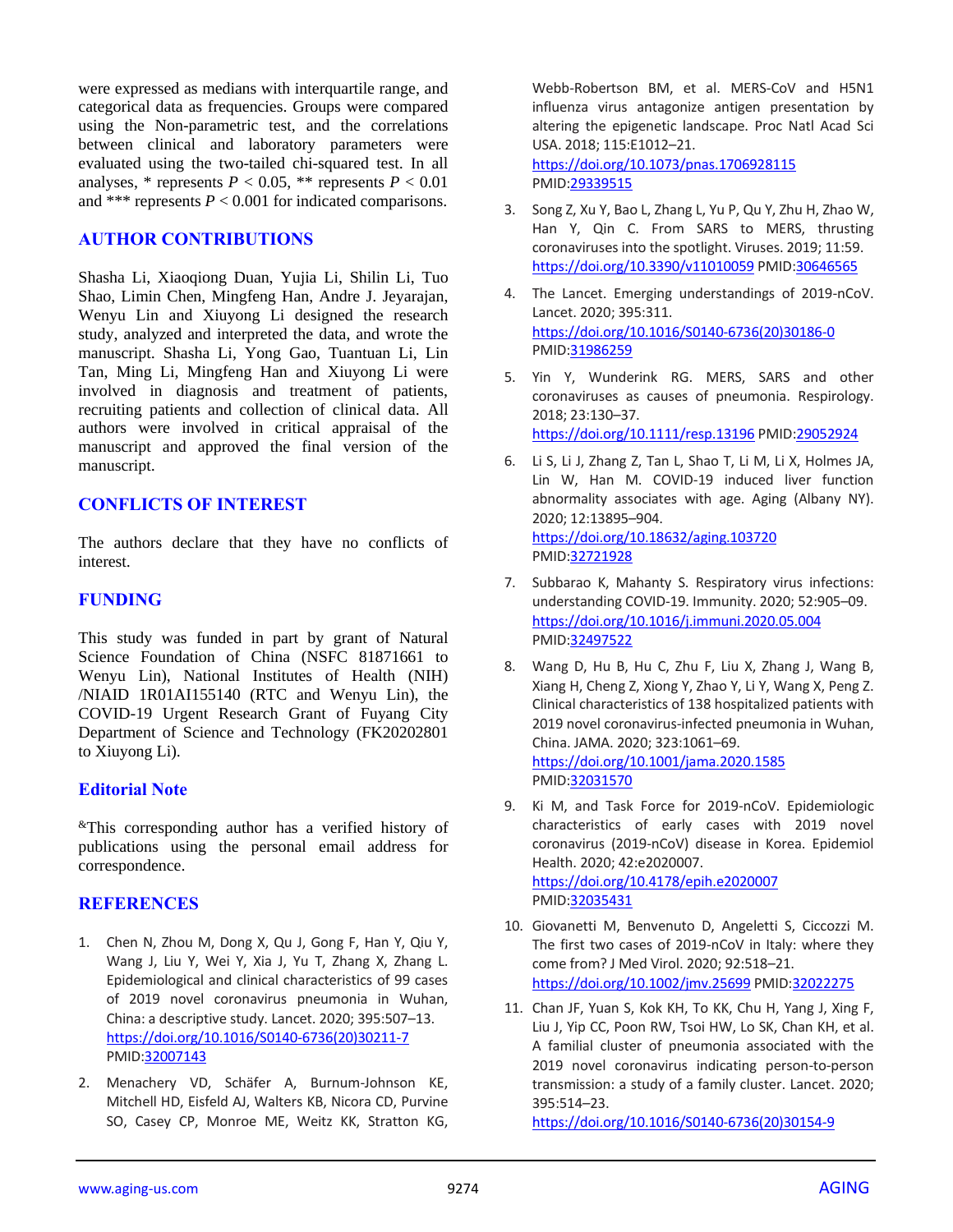PMID[:31986261](https://pubmed.ncbi.nlm.nih.gov/31986261)

- 12. Lu H, Stratton CW, Tang YW. Outbreak of pneumonia of unknown etiology in Wuhan, China: the mystery and the miracle. J Med Virol. 2020; 92:401–02. <https://doi.org/10.1002/jmv.25678> PMI[D:31950516](https://pubmed.ncbi.nlm.nih.gov/31950516)
- 13. Hui DS, Azhar EI, Madani TA, Ntoumi F, Kock R, Dar O, Ippolito G, Mchugh TD, Memish ZA, Drosten C, Zumla A, Petersen E. The continuing 2019-nCoV epidemic threat of novel coronaviruses to global health - the latest 2019 novel coronavirus outbreak in Wuhan, China. Int J Infect Dis. 2020; 91:264–66. <https://doi.org/10.1016/j.ijid.2020.01.009> PMID[:31953166](https://pubmed.ncbi.nlm.nih.gov/31953166)
- 14. Li Q, Guan X, Wu P, Wang X, Zhou L, Tong Y, Ren R, Leung KS, Lau EH, Wong JY, Xing X, Xiang N, Wu Y, et al. Early transmission dynamics in Wuhan, China, of novel coronavirus-infected pneumonia. N Engl J Med. 2020; 382:1199–207.

<https://doi.org/10.1056/NEJMoa2001316> PMID[:31995857](https://pubmed.ncbi.nlm.nih.gov/31995857)

- 15. Cai Q, Huang D, Yu H, Zhu Z, Xia Z, Su Y, Li Z, Zhou G, Gou J, Qu J, Sun Y, Liu Y, He Q, et al. COVID-19: abnormal liver function tests. J Hepatol. 2020; 73:566–74. <https://doi.org/10.1016/j.jhep.2020.04.006> PMID[:32298767](https://pubmed.ncbi.nlm.nih.gov/32298767)
- 16. Dong E, Du H, Gardner L. An interactive web-based dashboard to track COVID-19 in real time. Lancet Infect Dis. 2020; 20:533–34. [https://doi.org/10.1016/S1473-3099\(20\)30120-1](https://doi.org/10.1016/S1473-3099(20)30120-1) PMID[:32087114](https://pubmed.ncbi.nlm.nih.gov/32087114)
- 17. Li FF, Zhang Q, Wang GY, Liu SL. Comparative analysis of SARS-CoV-2 and its receptor ACE2 with evolutionarily related coronaviruses. Aging (Albany NY). 2020; 12:20938–45. <https://doi.org/10.18632/aging.104024> PMID[:33186121](https://pubmed.ncbi.nlm.nih.gov/33186121)
- 18. Li H, Xie L, Chen L, Zhang L, Han Y, Yan Z, Guo X. Genomic, epigenomic, and immune subtype analysis of CTSL/B and SARS-CoV-2 receptor ACE2 in pan-cancer. Aging (Albany NY). 2020; 12:22370–89. <https://doi.org/10.18632/aging.104147> PMID[:33231569](https://pubmed.ncbi.nlm.nih.gov/33231569)
- 19. Troy NM, Bosco A. Respiratory viral infections and host responses; insights from genomics. Respir Res. 2016; 17:156. <https://doi.org/10.1186/s12931-016-0474-9> PMID[:27871304](https://pubmed.ncbi.nlm.nih.gov/27871304)
- 20. Zhou P, Yang XL, Wang XG, Hu B, Zhang L, Zhang W, Si HR, Zhu Y, Li B, Huang CL, Chen HD, Chen J, Luo Y, et al. A pneumonia outbreak associated with a new coronavirus of probable bat origin. Nature. 2020;

579:270–73. <https://doi.org/10.1038/s41586-020-2012-7> PMI[D:32015507](https://pubmed.ncbi.nlm.nih.gov/32015507)

- 21. Song Y, Zhong H, Li L, Yin M, Yin Y, Guo X, Zhang B, Liu W. Dynamic monitoring of immune function indexes in COVID-19 patients. Aging (Albany NY). 2020; 12:24596–603. <https://doi.org/10.18632/aging.202362> PMI[D:33361525](https://pubmed.ncbi.nlm.nih.gov/33361525)
- 22. Liao Y, Feng Y, Wang B, Wang H, Huang J, Wu Y, Wu Z, Chen X, Yang C, Fu X, Sun H. Clinical characteristics and prognostic factors of COVID-19 patients progression to severe: a retrospective, observational study. Aging (Albany NY). 2020; 12:18853–65. <https://doi.org/10.18632/aging.103931> PMI[D:33052140](https://pubmed.ncbi.nlm.nih.gov/33052140)
- 23. Lin W, Zhu C, Hong J, Zhao L, Jilg N, Fusco DN, Schaefer EA, Brisac C, Liu X, Peng LF, Xu Q, Chung RT. The spliceosome factor SART1 exerts its anti-HCV action through mRNA splicing. J Hepatol. 2015; 62:1024–32. <https://doi.org/10.1016/j.jhep.2014.11.038> PMI[D:25481564](https://pubmed.ncbi.nlm.nih.gov/25481564)
- 24. Jilg N, Lin W, Hong J, Schaefer EA, Wolski D, Meixong J, Goto K, Brisac C, Chusri P, Fusco DN, Chevaliez S, Luther J, Kumthip K, et al. Kinetic differences in the induction of interferon stimulated genes by interferonα and interleukin 28B are altered by infection with hepatitis C virus. Hepatology. 2014; 59:1250–61. <https://doi.org/10.1002/hep.26653> PMI[D:23913866](https://pubmed.ncbi.nlm.nih.gov/23913866)
- 25. Ebrahimi N, Aslani S, Babaie F, Hemmatzadeh M, Hosseinzadeh R, Joneidi Z, Mehdizadeh Tourzani Z, Pakravan N, Mohammadi H. Recent findings on the coronavirus disease 2019 (COVID-19); immunopathogenesis and immunotherapeutics. Int Immunopharmacol. 2020; 89:107082. <https://doi.org/10.1016/j.intimp.2020.107082> PMI[D:33068865](https://pubmed.ncbi.nlm.nih.gov/33068865)
- 26. Zhang Q, Bastard P, Liu Z, Le Pen J, Moncada-Velez M, Chen J, Ogishi M, Sabli IK, Hodeib S, Korol C, Rosain J, Bilguvar K, Ye J, et al, and COVID-STORM Clinicians, COVID Clinicians, Imagine COVID Group, French COVID Cohort Study Group, CoV-Contact Cohort, Amsterdam UMC Covid-19 Biobank, COVID Human Genetic Effort, and NIAID-USUHS/TAGC COVID Immunity Group. Inborn errors of type I IFN immunity in patients with life-threatening COVID-19. Science. 2020; 370:eabd4570.

<https://doi.org/10.1126/science.abd4570> PMI[D:32972995](https://pubmed.ncbi.nlm.nih.gov/32972995)

27. Mohanram V, Sköld AE, Bächle SM, Pathak SK, Spetz AL. IFN-α induces APOBEC3G, F, and a in immature dendritic cells and limits HIV-1 spread to CD4+ T cells. J